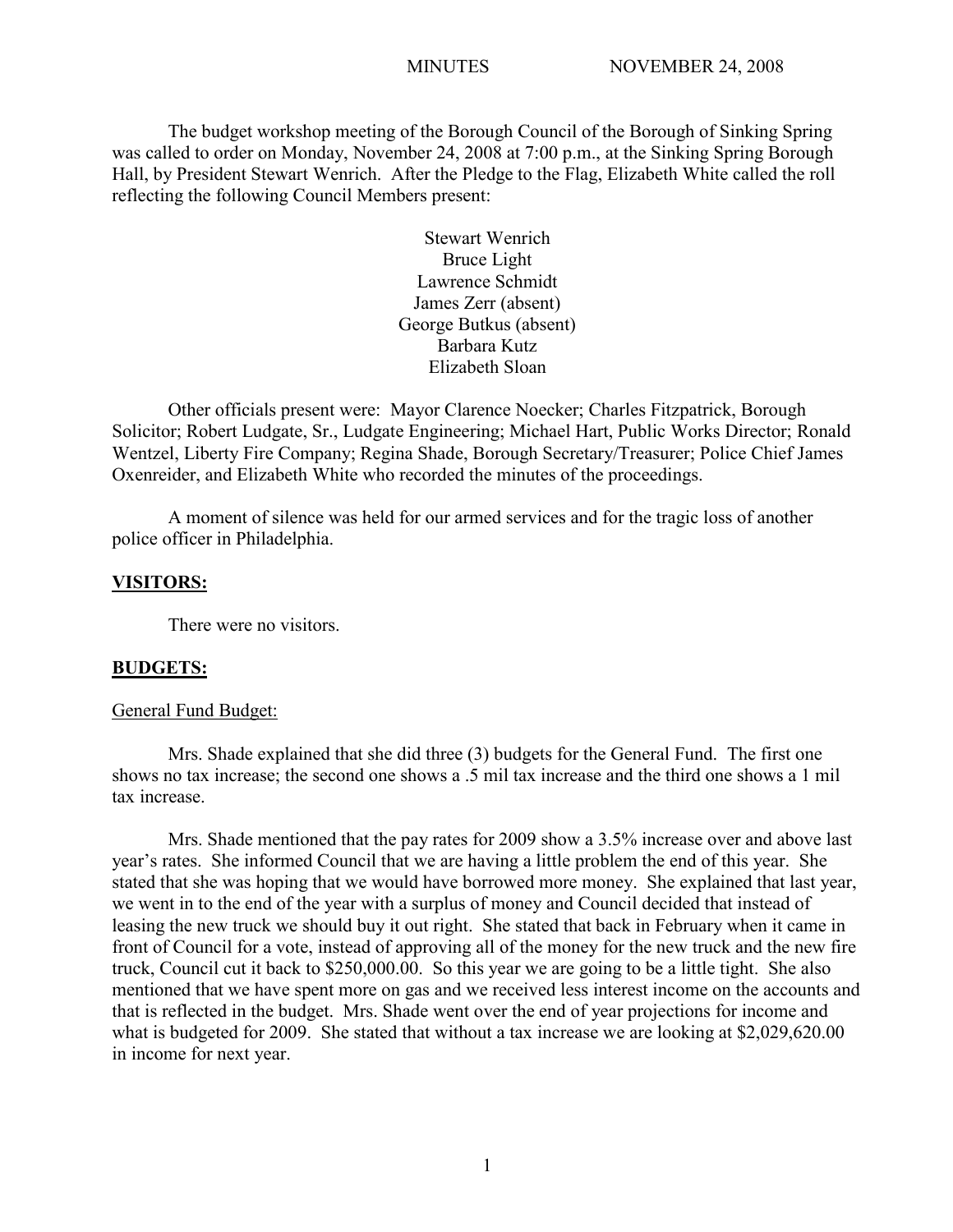## **BUDGET (cont'd):**

Mrs. Shade went over the Expenditures. She reminded everyone that it is based on a 3.5% increase for every department. She mentioned that we are going into arbitration with the Police Contract and stated that some of the police items, like salaries, and health insurance costs may change depending on the outcome.

Mrs. Shade mentioned that at this point in time we really have no major capital items with the exception of two (2) items that Mr. Hart has in the budget. She stated that one is for a dual heating system for the Borough Hall and the other is for heat for the pole building. She also mentioned that, under admin, she has listed a new server for \$12,000.00. She stated that we must purchase the server because they are only good for five years and ours runs out the end of this year. She also mentioned that the County is going to be doing away with the e-mail system so we are going to have to set up our own.

Mrs. Shade asked if anyone had any questions as she went thought the budget. She mentioned that she always keeps the income low and the expenses high. Mrs. Kutz asked about the 3.5% raises and what the cost of living increase is. Mrs. Shade stated that she went online today and printed off the news release "Social Security Announces 5.8% Benefit Increase for its Disability and Social Security" and she also printed out "What is the US cost of living increase" which also shows 5.8%. Mr. Fitzpatrick stated that it is less than 3% but he could not remember the exact amount. Mrs. Shade stated that the information she has is based on October 16, 2008.

Mrs. Shade went over the Fire section next. She stated that only thing she wanted to talk briefly about was the Western Berks Ambulance donation. She stated we have been donating \$6,500.00 for the last few years. She stated that the Borough was approached earlier this year by the Western Berks Ambulance who presented a booklet and stated that they wanted over \$300,000.00 from the Borough. She stated that we will not be giving them that much and mentioned that she did up the donation to \$10,000.00 for next year. She stated that everything else is basically the same as last year.

Mrs. Shade mentioned that in the Zoning and Planning section the Zoning and SALDO update is a big item that she has included this year. She stated that, not long ago, Council adopted the Official Map. She mentioned that we have not updated our Zoning and SALDO into a booklet form since 1992. She stated that when people come in to purchase the books we have to hand them supplements, so it was discussed with Ludgate and it came out to \$20,000.00 to update everything including the zoning changes. Mrs. Shade stated that this is something that has to be done. Mr. Ludgate mentioned that he believes that the \$20,000.00 also includes working on the downtown area where some of the zoning is not compatible with downtown revitalization. Mr. Fitzpatrick stated that we had been talking for years about updating this and we were thinking that we could get the County to pay for some of it if we went in with a joint zoning, but everyone else around us has now done their own so now we are stuck with doing it ourselves. Mrs. Shade mentioned that this is also the first step in working toward the codification because we need to have the Zoning and SALDO as part of what would be the codification at some point in time.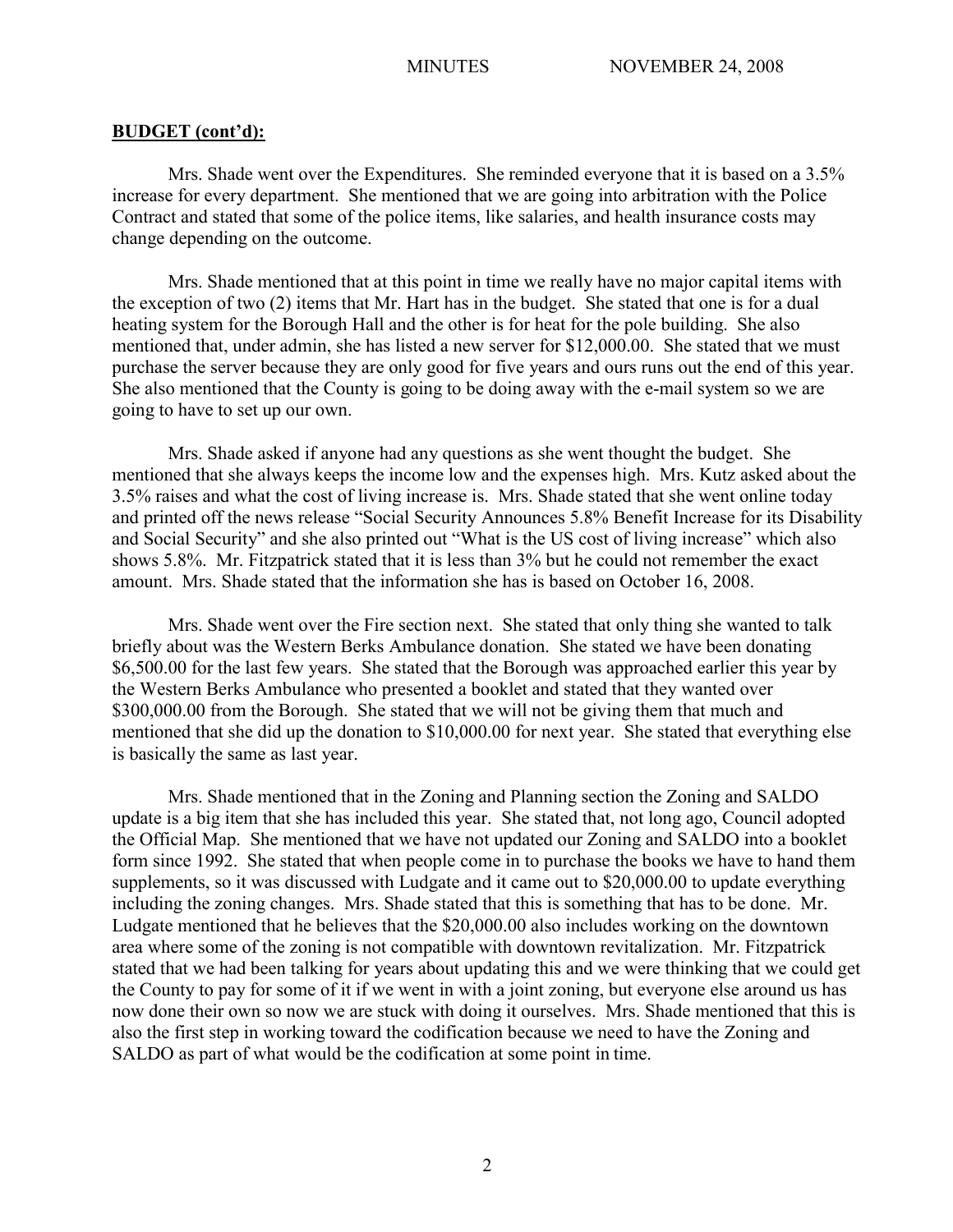## **BUDGET (cont'd):**

Mrs. Shade mentioned that under Refuse & Recycling, Spring Township has increased our fee by \$1.00 per person for the yard waste. She stated that they were charging us \$5.00/pp and have increased it to \$6.00/pp.

Mrs. Shade mentioned that under Recreation, she increased the Capital Outlay by \$10,000.00 in hopes that we may put a roof on the pavilion at the Brookfield Manor Playground. Mr. Hart mentioned that they were hoping to come off the existing roof with a free standing roof structure, but the pitch on the roof is so great that he can't get anything else to match it. He stated that it will be cheaper to tear off the existing roof and change the pitch then it would be to stick build one. Mrs. Shade mentioned that we have been promising the residents that there would be a tot lot there.

Mrs. Shade stated that the total expenditures for 2009 will be \$2,198,228.78 which would give us a deficit of \$168,608.78. Mrs. Shade stated that she is going to turn the meeting over to Mr. Ludgate because we are going to look at sewer next. She stated that she personally feels that we will probably be able to get through without putting a tax increase on the borough residents because we are going to have to up the sewer and she really doesn't want to hit them with both. Mr. Fitzpatrick asked what Mrs. Shade projects the cash balance in the account to be as of December 31, 2008. Mrs. Shade stated that it will be close. Mr. Fitzpatrick stated that we will not have cash available to pay for this deficit during the course of the year. Mrs. Shade stated that he was correct. She stated that we are going to have to borrow money anyway.

Mr. Ludgate mentioned that he handed out a memo that he wrote concerning issues of funding to implement PCTI program construction. He stated that he mentioned this at a previous Council meeting that if we are able to secure this \$5mm of funding from PennDOT to begin Phase One construction of the plan, it is a reimbursement situation where the Borough would have to pay the contractor and then get reimbursed by PennDOT. He stated that the Borough could have to front \$1.5mm and then get reimbursed. He stated that the only way he sees to do that is if the Borough is able to secure a line of credit. He mentioned that they had a staff meeting regarding the sewer and covering that at the same time, Mr. Mike Setley, who attended that meeting, pointed out that a similar type of borrowing could be available for the General Fund. He stated that the borrowing amounts to a line of credit, where money isn't drawn and nothing is paid unless there is an actual need for it. He stated that in this particular case that would be a good way to proceed because if the \$5mm does not materialize in that time then we would not have to draw any from this line any would not have to pay anything and would not have incurred anything other than the cost to set up the line. He stated that the other issue is that we just had a very good meeting here last week with Mr. Ken Pick from Berks County Redevelopment Authority. He stated that Mr. Pick talked to them about how the property can begin to be acquired that we need to implement this project. He stated that a quick estimate of the property acquisition for Phase One is probably in the area of \$2mm. He mentioned that Mr. Pick, without hesitation, said that \$750,000.00 can be provided via the County and that he is quite confident that the other funds would be found from a couple of different federal and state programs. He mentioned that the other factor that they are very excited about would be that the redevelopment of that property would probably increase land values above the acquisition costs. He stated that to get all that to happen the Borough has to have the ability to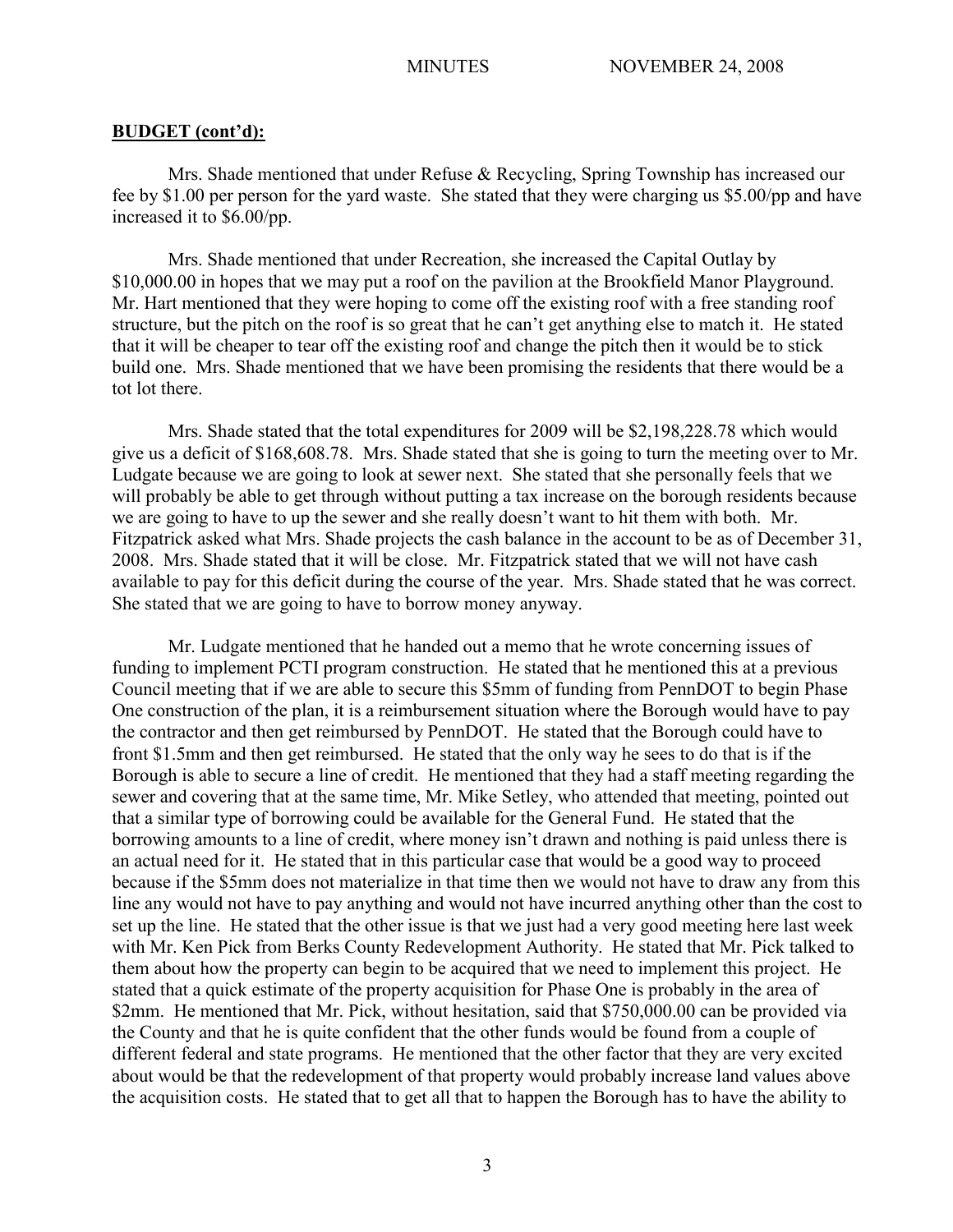cover costs that need to be covered prior to reimbursement or incidental costs that may happen along the way.

# **BUDGET (cont'd):**

Mr. Ludgate stated that he has told everyone from the beginning that he believes the total cost of this project is going to be in the neighborhood of \$20mm in 2008 dollars. If typically 95% gets funded outside the Borough the Borough looks at 5% that it might have to cover and that is about \$1mm over whatever period the project takes. He stated that originally he thought we were looking at 10 to 12 years to see this project happen but now with the PCTI program it could happen much more quickly and we could be in a position to realize this revitalization sooner than we expected.

Mr. Ludgate mentioned that he was at a meeting of the Reading Area Transportation Study about three weeks ago and Mr. Fry, Chief Assistant at District 50 PennDOT, was giving a power point demonstration on a program called Smart Transportation. He explained that Smart Transportation is a program saying that for years PennDOT and other highway departments have been spending money on interstate projects and that it might be smarter to spend money in places like Sinking Spring or other places along existing highways. He stated that you can move traffic where traffic problems exist for less money than you can build new bypass roads and at the same time it is smart transportation because these kinds of projects help these communities to revitalize themselves, recover their vitality, recover their tax base and move forward in the future. He mentioned that as Mr. Fry was doing his power point demonstration there was a diagram appearing on the screen which showed a typical state highway with a town along the highway and it showed what happened to the town as development happened. It showed how shopping centers moved out beyond the town and how the center of town became less involved with retail and how at the same time the traffic coming in began to impact the town. So, the town was suffering a loss of business and at the same time it was suffering the problems from the business being created beyond the town. He stated that the diagram also showed how you fix the problem and how you build smart transportation to resolve the problem. He mentioned that he was invited to meet with four people from PennDOT and a couple people from County Planning after the presentation. He stated that when Mr. Fry saw our map he stated that he could have used our map for the diagram in his presentation because it basically looks just like the example that he gave in his power point demonstration. He stated that this project is seen as a prime example of the process that is outlined in the Smart Transportation Guidebook. He stated that the guidebook deals with five contexts; 1) mobility, 2) community, 3) land use planning, 4) environmental, 5) financial. He stated he has submitted the PCTI funding application and pointed out that our project addresses all five contexts.

Mr. Ludgate explained more about the PCTI funding and the project. He mentioned that we have interested developers poised at the ready waiting to see if we are really going to perform. He stated that they are interested in redeveloping the former Boscov's site. Discussion ensued concerning the former Boscov's site and what needs to be done.

Mr. Schmidt stated that, in an effort to move along, to summarize, what we are talking about and what the question is, should the Borough go out and get a line of credit for \$5mm. Mr. Ludgate stated that there are two issues on the line of credit. He mentioned that there are capital improvements in the General Fund and it might be a way to take those capital improvements out of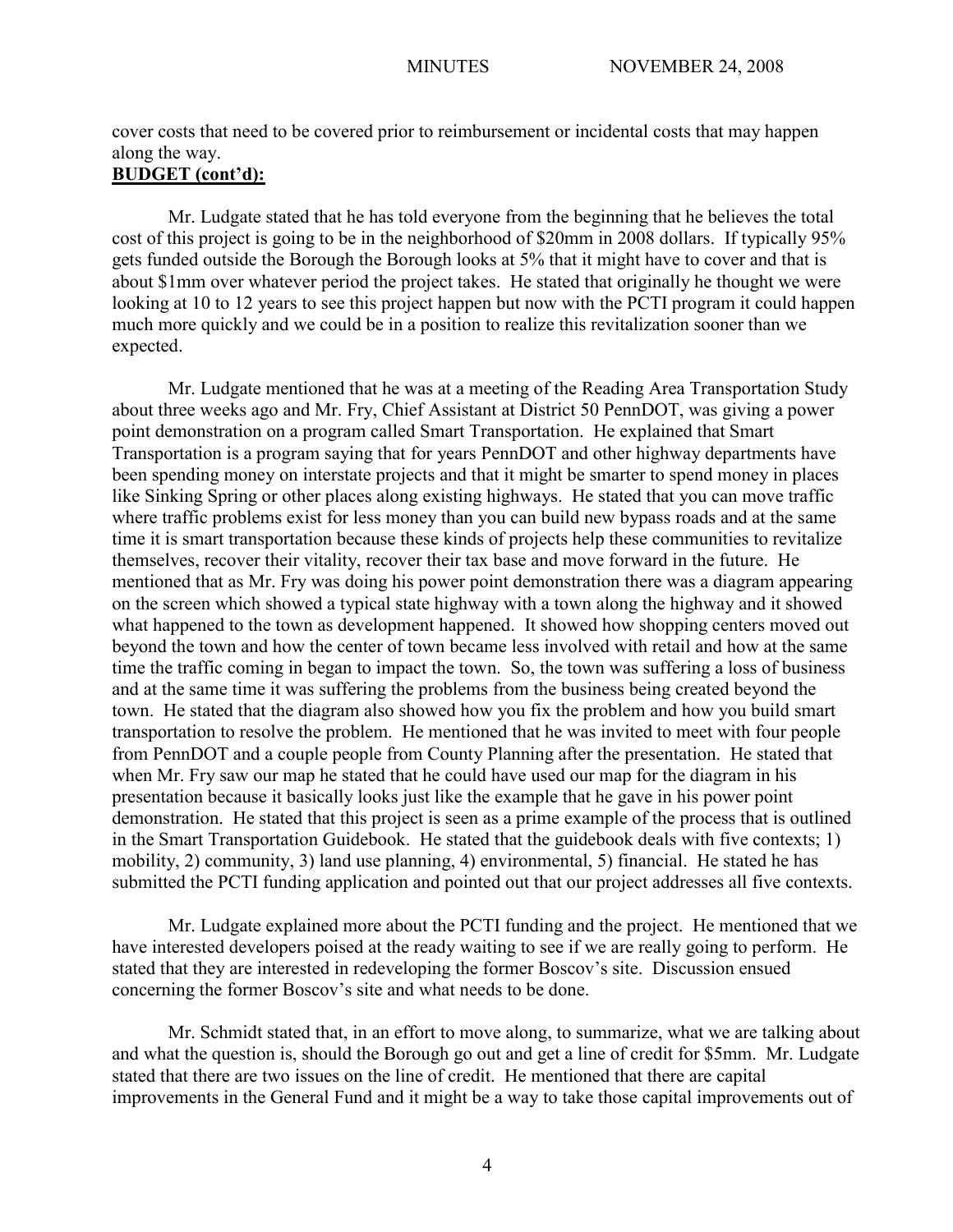the General Fund so that you don't have to raise taxes to cover them this year if you put them into the same borrowing.

## **BUDGET (cont'd):**

Mrs. Shade mentioned that her thought is that we are going to have to look at some kind of loan for the \$4.5mm sewer plant upgrade so at this point in time if we could talk to Mr. Setley and maybe tie it all together and save the residents from a tax increase for this year since they are going to have a sewer rate increase. Mr. Schmidt asked Mr. Fitzpatrick if there could be a problem in tying sewer monies for that project along with this other project. Mr. Fitzpatrick stated that what he was concerned about with the grant was if we began the project and borrowed money and began construction and then made application for the grant they might turn us down because we already had the money. Mr. Ludgate stated that was for the sewer plant project. Mr. Fitzpatrick stated that he was correct. Mr. Schmidt asked if the loans could be combined. Mr. Ludgate stated that you would have two different sources of repayment. The sewer plant loan would be a self liquidating debt that is paid out of sewer fees. Mr. Fitzpatrick stated that we would have to talk to Mr. Setley. Discussion ensued concerning increases in tax revenue with the redevelopment.

Mrs. Kutz asked what kind of time frame we are looking at for the approval to construct the intersection. Mr. Ludgate stated that the PCTI funding, if we qualify, requires construction to begin by the summer of 2010. He stated that it will take time and that the process is that we have to get categorical clearances which are required because we have to operate under federal law because we are using federal money. He stated that PennDOT is being very helpful and that they want to see our project go through. Mrs. Kutz asked why we have to borrow the money now if we will not need it for a year and a half. Mr. Ludgate stated that we will need to show them that we are ready. He stated that they only have twelve places across the commonwealth that they can split this money and it will go to the ones that show that they are ready to go, so part of this is to show that Sinking Spring has the commitment to bring in this project. Mrs. Shade stated that she believes that is one of the requirements that you must be able to show that you are ready to go. Mr. Light asked when this money must be available to them. Mr. Ludgate stated that the applications close December 15, 2008, and after that if we make the first cut we can expect them to contact us and ask us some questions. One question that they are going to ask is 'how do we know that you are prepared to move forward'. So we should have the line established to show that we are ready.

Mrs. Shade stressed that it would be a line of credit, it is not like they are going to write us a check, if we don't draw down on it or we never use it we won't owe anything, it is just there in case we need it. She mentioned that above and beyond what Mr. Ludgate is talking about, we do have some issues that Mr. Hart would like to take care of. She said that we have to be thinking about the infrastructure of this municipality above and beyond the main street revitalization. She stated that it would be nice to have some money set aside just in case. Mr. Ludgate mentioned that almost every grant that we look at has to have a local match of some description and you have to have the flexibility to be able to step up and do what you need to do to secure that. Mr. Ludgate mentioned that Mrs. Shade came up with the PCTI program and e-mailed it to him about four weeks ago. He stated that he started doing research on it right away and talked to Council about it and got authorization to prepare the application that he sent in. He stated that they then met with the County to talk to them about getting the property rights because that is not covered under construction costs and they will work with us to cover getting the land. Now he is only looking at a gap between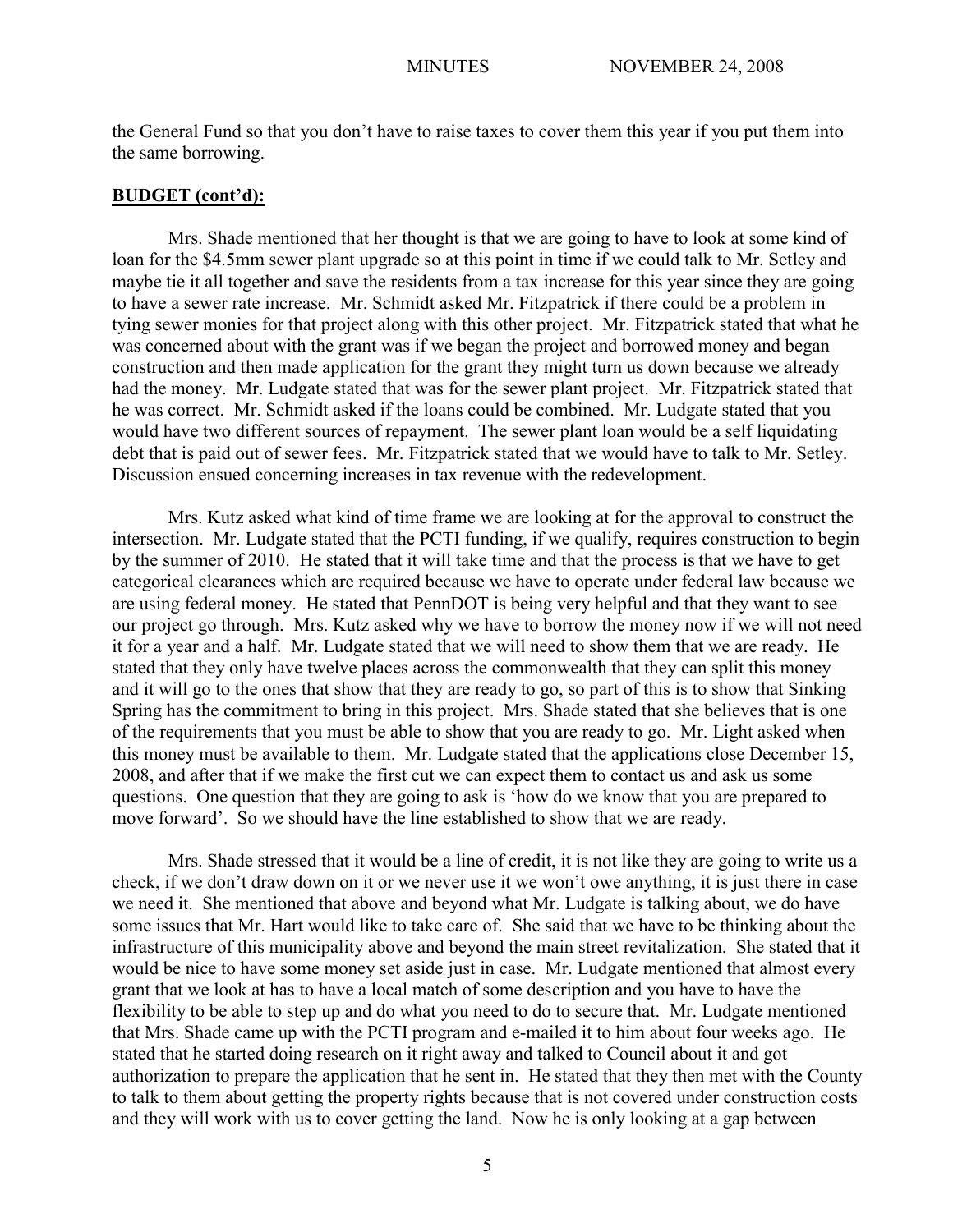covering the categorical clearances and the preliminary engineering and hopefully someplace he can find a way to fund that as well. He stated that if we get a call on December  $16<sup>th</sup>$  saying that we are on the short list for the \$5mm and they ask if we are ready to go he would like to be able to say yes. **BUDGET (cont'd):**

Mr. Ludgate mentioned that we would need to hire an engineering firm. He stated that under federal law you cannot simply tell you engineer to do this project; you have to go through an RFP process and select an engineer based on an RFP process. He stated that he has been talking to engineering firms and trying to get them interested in Sinking Spring and see that they will respond when we have the RFP out. Mrs. Shade mentioned that she has been getting some letters from engineering firms outside of the area already.

Mr. Schmidt stated in an effort to move this along that he doesn't think that we have to do anything tonight other than look at the budget. He stated that if we want to go for that money we can wait until February or March. Mr. Ludgate stated that you can wait, but if that call comes in he would like to be able to tell them that we are ready to go. Mr. Schmidt stated that if we get the call on December  $16<sup>th</sup>$  then we can call a special meeting. Mrs. Shade stated that what she would like is to be able to pass these budgets. She stated that we held off until the last possible moment for the budgets and she would like see, based on the fact that we could possibly get this money, Council pass the budget with no tax increase at this time based on a line of credit. Discussion ensued.

Chief Oxenreider questioned if the part time and full time police salaries were combined because there is nothing listed in the part time salaries. Mrs. Shade stated that whatever numbers were given to her is what she entered into the budget and agreed that she may have added the two numbers together since there is nothing in part time.

# Fire Budget:

Mrs. Shade stated that Mr. Wentzel did the expenditures part of the budget and she did the income. She stated that the fire budget hinges on the merger and that this budget is based on if we do not become part of the merger. She stated that even if we do become part of the merger it would not take place until sometime midyear next year.

Mrs. Shade stated that the total income for the Fire Budget for 2009 is \$140,200.00 and the total expenditures for 2009 are \$137,848.39 which would leave us in the positive at the end of the year with \$2,351.61. She stated that there is no increase for the Fire Tax.

Mr. Wentzel mentioned that there was a meeting last night and he wanted to bring Council up to date. He stated that the meeting was between all of the chiefs and some people from the finance end of the merger. He stated that the finance seems to be the biggest question with everybody. He stated that per Mr. Wenrich's request they went back and had some actual different figures that they were able to go by now on that salary. He mentioned that it is going to be discussed further at the task force meeting tomorrow evening. Mr. Wenrich thanked Mr. Wentzel for his dedication in relaying the information. Discussion ensued.

## Sewer Budget: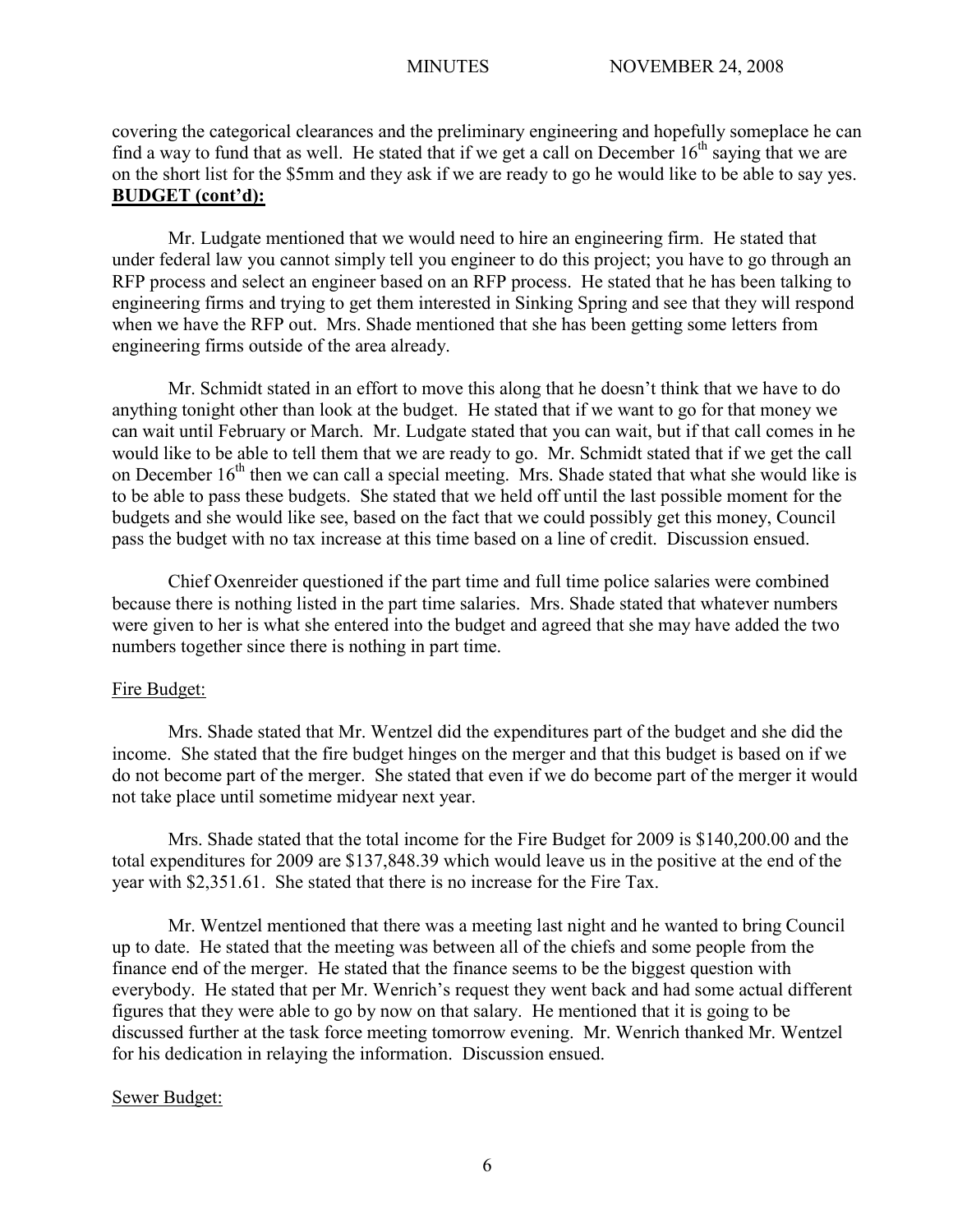Mrs. Shade stated that Mr. Schlott could not be here so she will try to go over this the best she can. Mr. Wenrich stated that the e-mail looks pretty self explanatory. He asked if this is to help get us back in line with reality. Mrs. Shade stated that it is a combination of many different things.

## **BUDGET (cont'd):**

She stated that the first thing is that we probably have the lowest rates in the county according to Mr. Schlott. The second issue is that we are going to have to upgrade and expand the plant, so we will have to include some of that expense into the rates. The third issue, probably the one that is the most, is the fact that we are going to metered flows at the other three municipalities (Lower Heidelberg, South Heidelberg and Spring Township) which means a loss of revenue. She stated that those municipalities were paying the same as our borough residents were paying which included a base rate of \$28.20. She stated that when you go to flow metering you will not be charging the base rate, so to make it more in line, unfortunately the borough residents are going to have to pay for some of that.

Mrs. Shade stated that Mr. Schlott has been working on the new rates for about a year. She went over the new rates as proposed by Mr. Schlott. The new residential base rate will go from \$28.20 per quarter to \$20.00 per month and the consumption charge will go from 1.70/100 cubic feet or \$2.27/1000 gallons to \$3.60/1000 gallons. Mrs. Shade read an e-mail sent to Mr. Schmidt from Mr. Schlott concerning the rate increase.

Mrs. Shade went over the Income for 2009. She mentioned that under financing resources she has budgeted \$5mm for the plant upgrade and expansion. She stated that she labeled it that way because there may be grants that we are able to get and worse case scenario this is what we would have to borrow. She mentioned that on page two of the expenditures you can see that we only expect to use \$2.5mm in 2009.

Discussion ensued concerning the expansion.

The total amount of income for 2009 including the \$5mm in financing would be \$6,043,322.00.

Mrs. Shade went over the Expenditures for 2009. She mentioned that she has not seen the Miller Environmental contract but Mr. Schlott must have because he needed it to do the budget. Miller's contract service operations increased from \$471,000.00 to \$540,000.00.

Mr. Wenrich went back to the sewer rate increase and wanted to know if we could bill monthly instead of quarterly. Mrs. Shade mentioned that she and Ms. White just had this discussion because Ms. White thought that it would be easier for the residents to pay the smaller amount monthly. Ms. White mentioned that if we billed monthly it would increase the cost of supplies and postage because right now it is only four times a year. Mrs. Shade mentioned that if we billed the Sewer monthly we would also have to bill the refuse monthly. She stated that we have time to think about it because the January billing is for the fourth quarter of 2008 and the new rates would not take effect until after that. If we wanted to bill monthly we would bill again in February at the new rate. Ms. Sloan asked if Ms. White could pick a few accounts and list what their current bill is and what it would be at the new rate quarterly and also monthly.